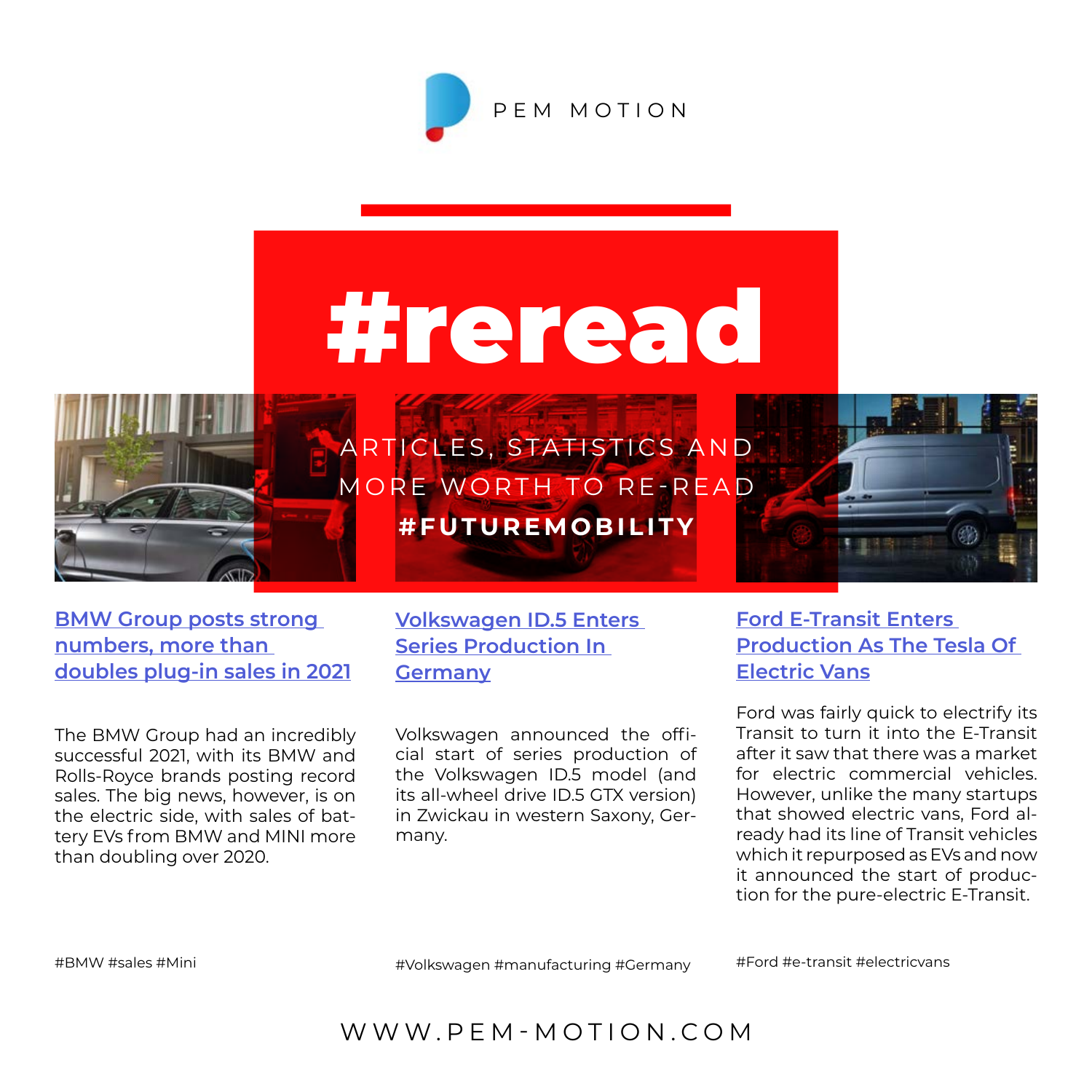## **[Tesla Reveals How](https://insideevs.com/news/563416/tesla-market-share-growth-2021/) [Quickly It Increased](https://insideevs.com/news/563416/tesla-market-share-growth-2021/) [Its Market Share](https://insideevs.com/news/563416/tesla-market-share-growth-2021/)**

While the automotive industry struggles to expand to the pre-pandemic levels, Tesla pushes forward at high speed (+87% in 2021) to significant new records. Those two trends result in a quickly increasing market share for Tesla in the largest markets.



# **[BMW to stop i3 produc](https://www.electrive.com/2022/01/28/bmw-to-stop-i3-production-in-july/)[tion in July](https://www.electrive.com/2022/01/28/bmw-to-stop-i3-production-in-july/)**

[B](https://www.electrive.net/2021/10/24/heiner-heimes-vom-pem-der-rwth-aachen-ueber-das-wachstum-der-batterieproduktion/)MW will end production of the i3 in Leipzig in July 2022. The reason for this is probably the conversion of the plant for the production of future electric models.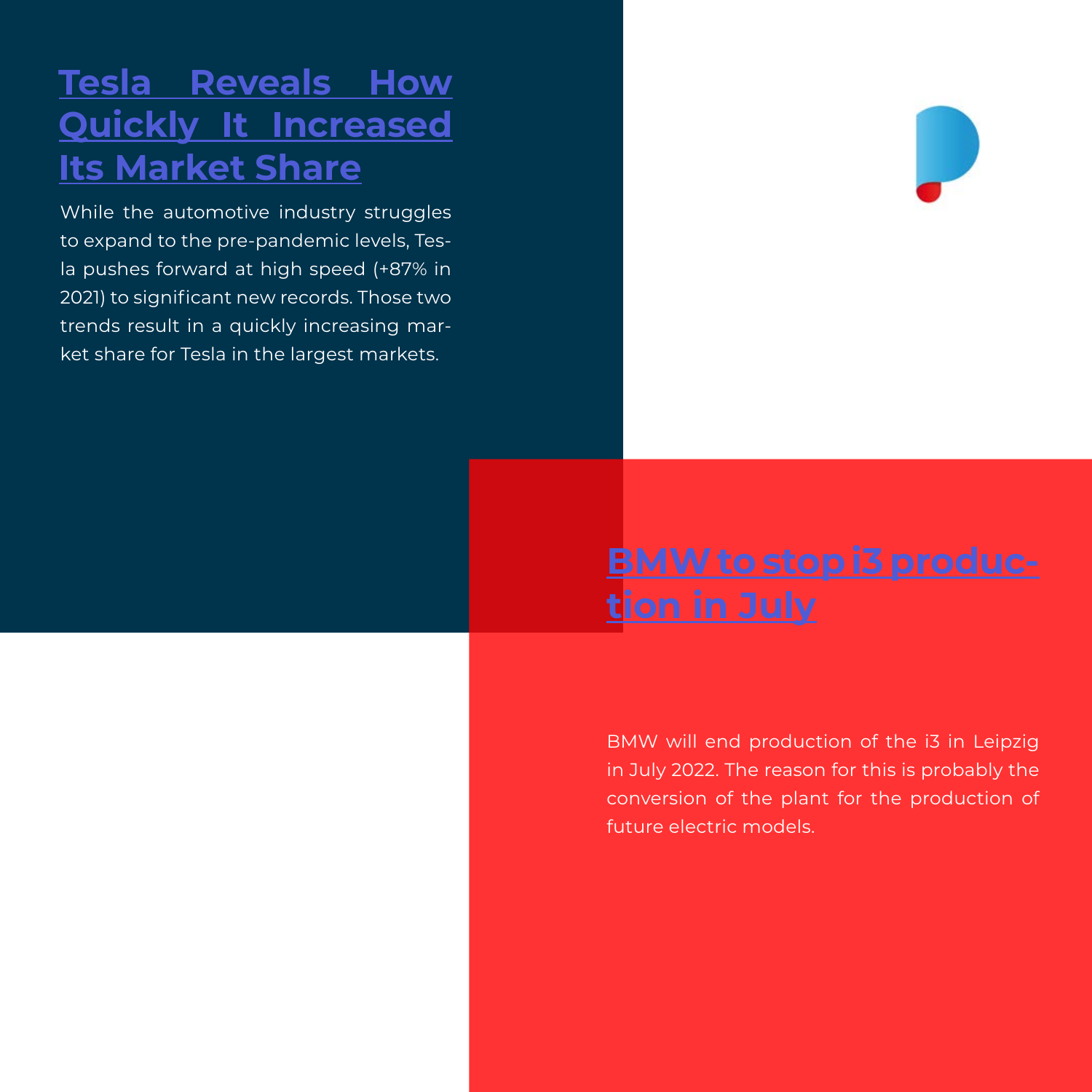

## **#charging #numbers #solution**

Could [EV Fast Charging](https://insideevs.com/news/563809/ev-charging-profits-vs-gas/) Be More Profitable Than Pumping Gas? On a margin basis, charging stations may deliver similar returns as gas pumps, but it's going to take time to turn a profit.



Tesla (TSLA) has released its [fi](https://electrek.co/2022/01/26/tesla-tsla-q4-2021-financial-results/)[ers](https://electrek.co/2022/01/26/tesla-tsla-q4-2021-financial-results/) letter for the fourth quarter of 2021, and consequently for its full-year 2021, after market close today.



Natural Resources Canada has announced more funding for [charging points.](https://www.electrive.com/2022/01/26/canada-funds-charging-points-in-ontario-and-alberta/) This will fund public charging points in Windsor-Essex County in Ontario, Alberta, and the Greater Toronto and Hamilton Area.



## WWW.PEM-MOTION.COM